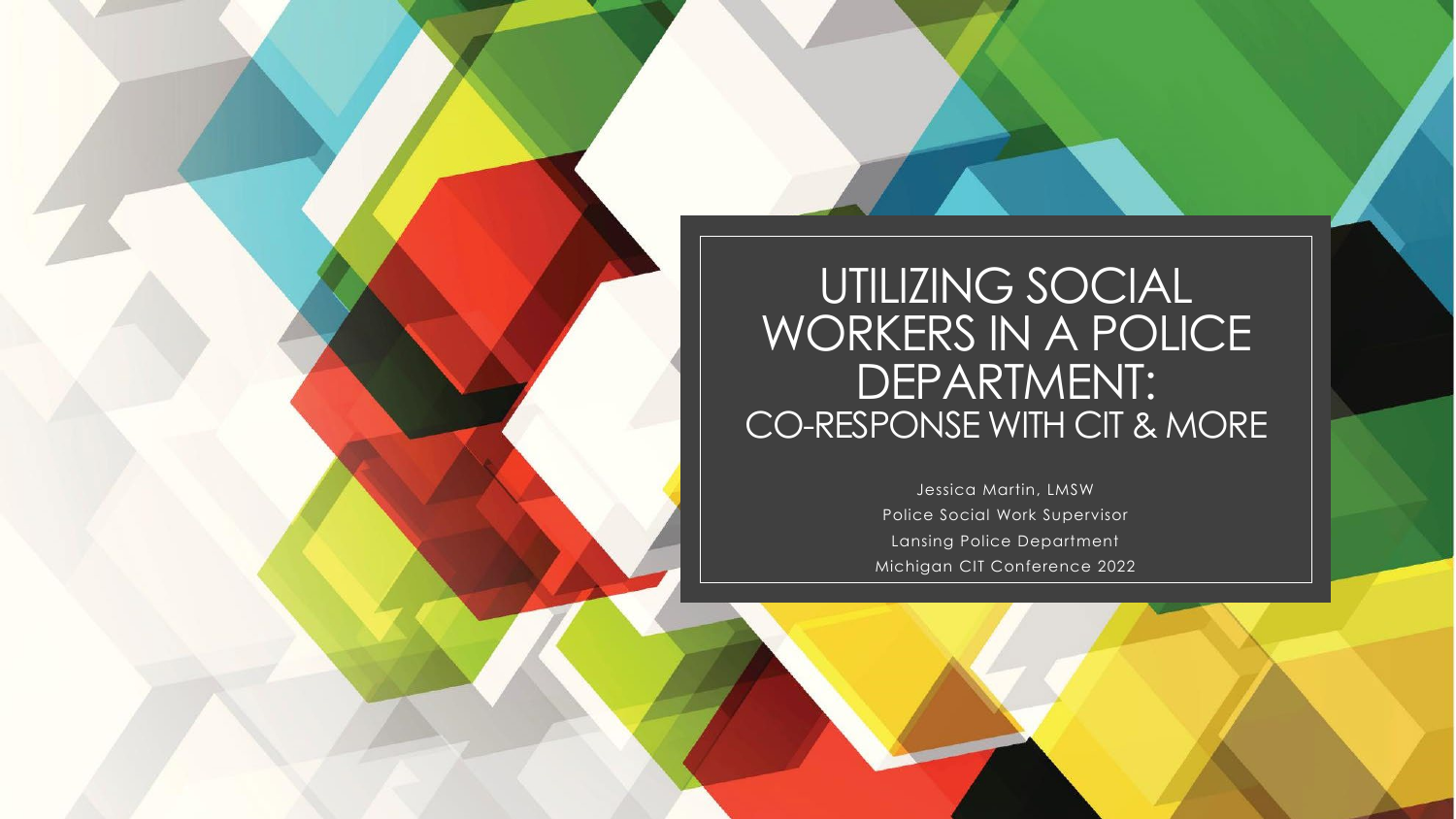## Learning Objectives







#### DESCRIBE THE HISTORY OF POLICE SOCIAL WORK IN THE US & PROVIDE EXAMPLES.

IDENTIFY WAYS TO INTEGRATE SOCIAL WORKERS INTO YOUR AGENCY.

Denver PD & the Mental Health Center of Denver Photo credit: Steve Larson, Front Porch NE Denver Alice Stebbins Wells **Eureka PD** A the Mental Health Center of Denver **Eureka PD** & Humboldt County DHHS

DESCRIBE HOW SOCIAL WORKERS CAN PARTNER WITH CIT-TRAINED OFFICERS.

Photo credit: DHHS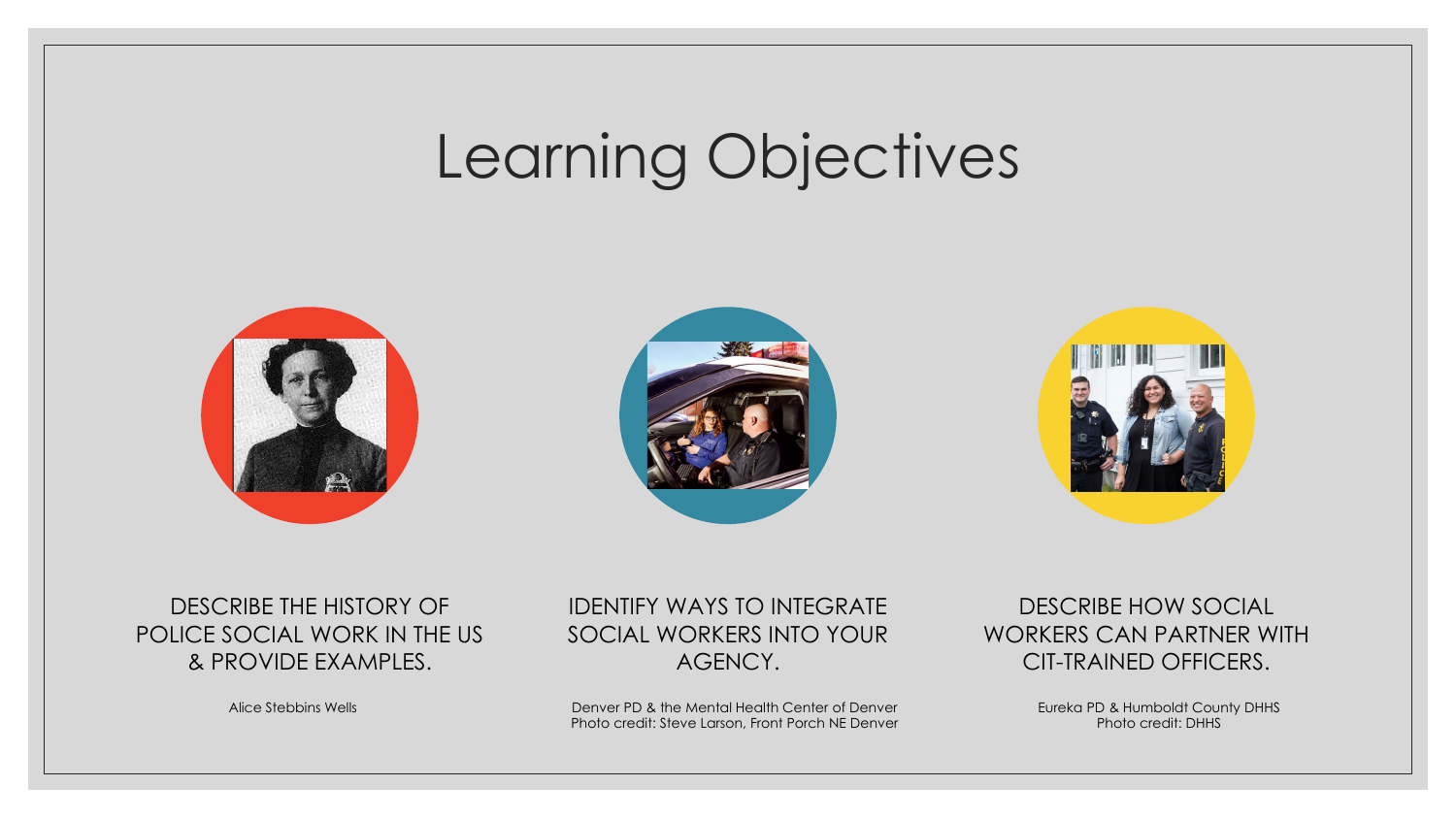## History of Police Social Work in the US

- Early 1900s Women's Bureaus
	- Alice Stebbins Wells First woman granted police power in Los Angeles
	- Chicago PD: hired policewomen with social work experience
	- "Protective and preventative social services for women and children" – Roberts (1976)
	- 1920 National Conference of Social Work Mina Van Winkle, Director of the Women's Bureau of the Metropolitan Police Department in Washington, D.C.
		- "Police work is social work, and until it is included in social service we shall continue to pass delinquents from one agency to another, and then from reformatory to jail, workhouse, and prison."
		- Multi-disciplinary approach "Each group is only too prone to see the question of delinquency from its own angle without reference to the problem as a whole, and certainly without reference to society."
	- Misconceptions, Critiques & Obstacles
		- Media
		- Colleagues
		- Society





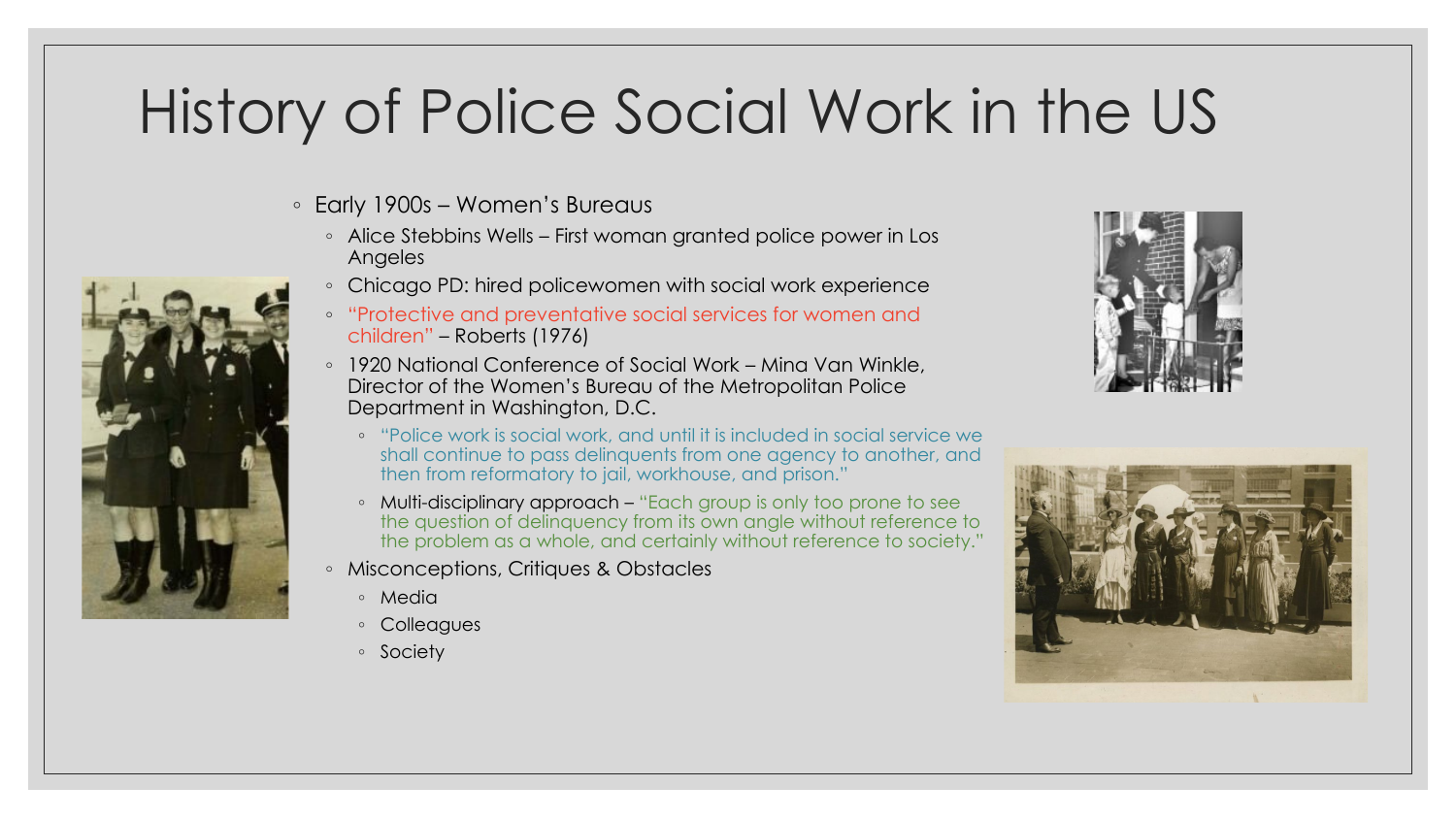### Reasons to include social workers in your agency –

- Establish relationships with community service providers
	- Collaboration
	- Referral & connection to resources
- Provide initial response and assessment to behavioral health crisis when safe to do
	- Petition or resources/referral
	- Needs assessments & safety planning
- Provide training to agency and community
	- Crisis intervention skills
	- Trauma-informed response
	- Mediation & conflict resolution
	- Coping & stress management
	- Cultural humility & competence
- Follow-up & Diversion
	- Engaging "familiar faces"
	- Advocacy & victim services
- CISM Teams & Peer Support
	- Supporting the folks in the police department & their families
	- "Everyone knows this job gets to you, says Sergeant Deborah Case. But you can't act like it. "Our culture is such that we're supposed to suck it up and not be impacted," she says… "We deny ourselves the experience of being human," says Case. "It's going to leach out somewhere."

### RESPONSE – STABILIZATION - PREVENTION

Why Social Work?

- 80/20 Rule
- Service-related tasks:
	- Behavioral health crisis
	- Domestic disputes where no crime has occurred
	- People experiencing homelessness
	- Substance use disorder-related issues
	- Supporting survivors of violent crimes
	- Status offenses
	- Intervention with high utilizers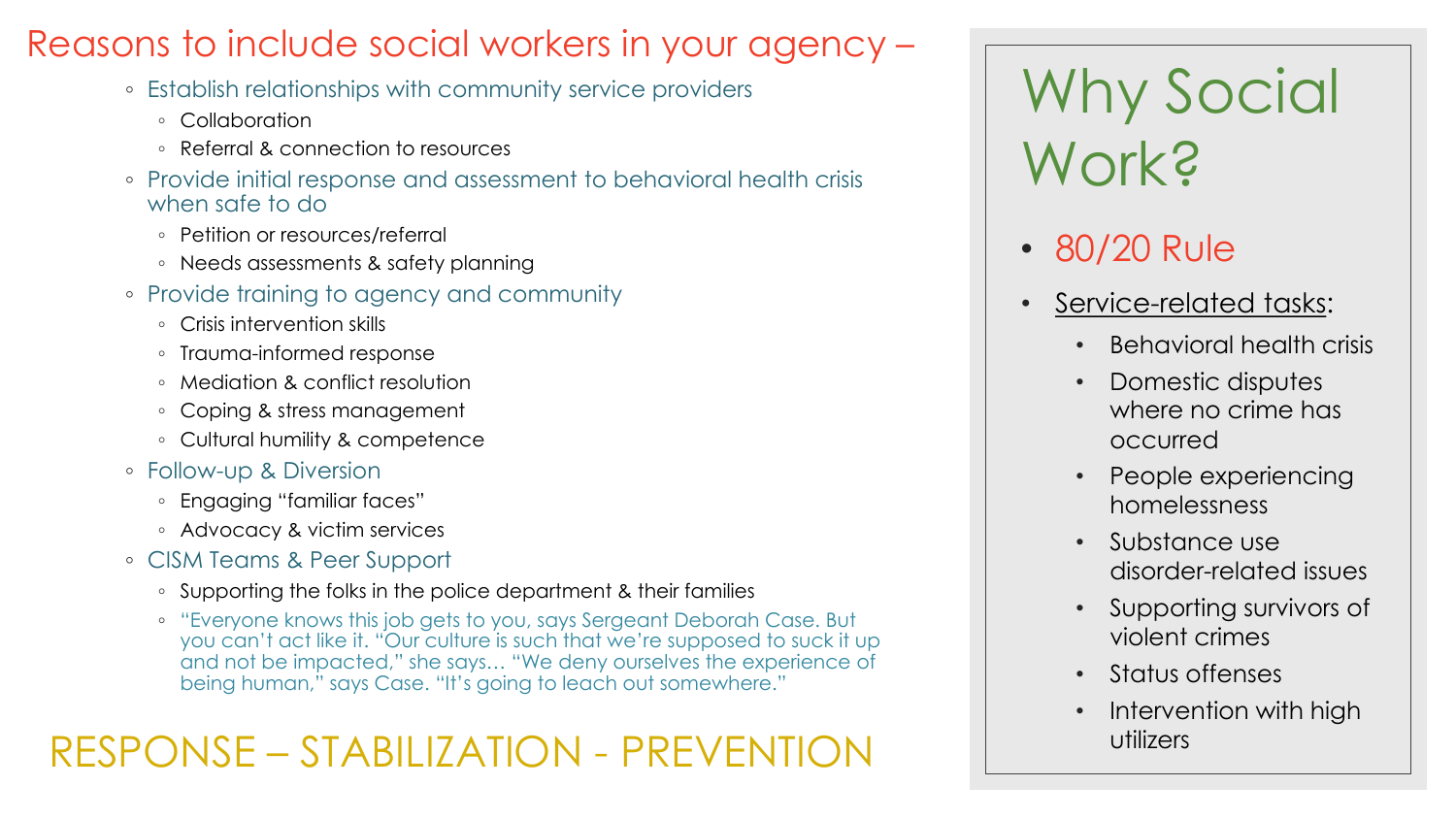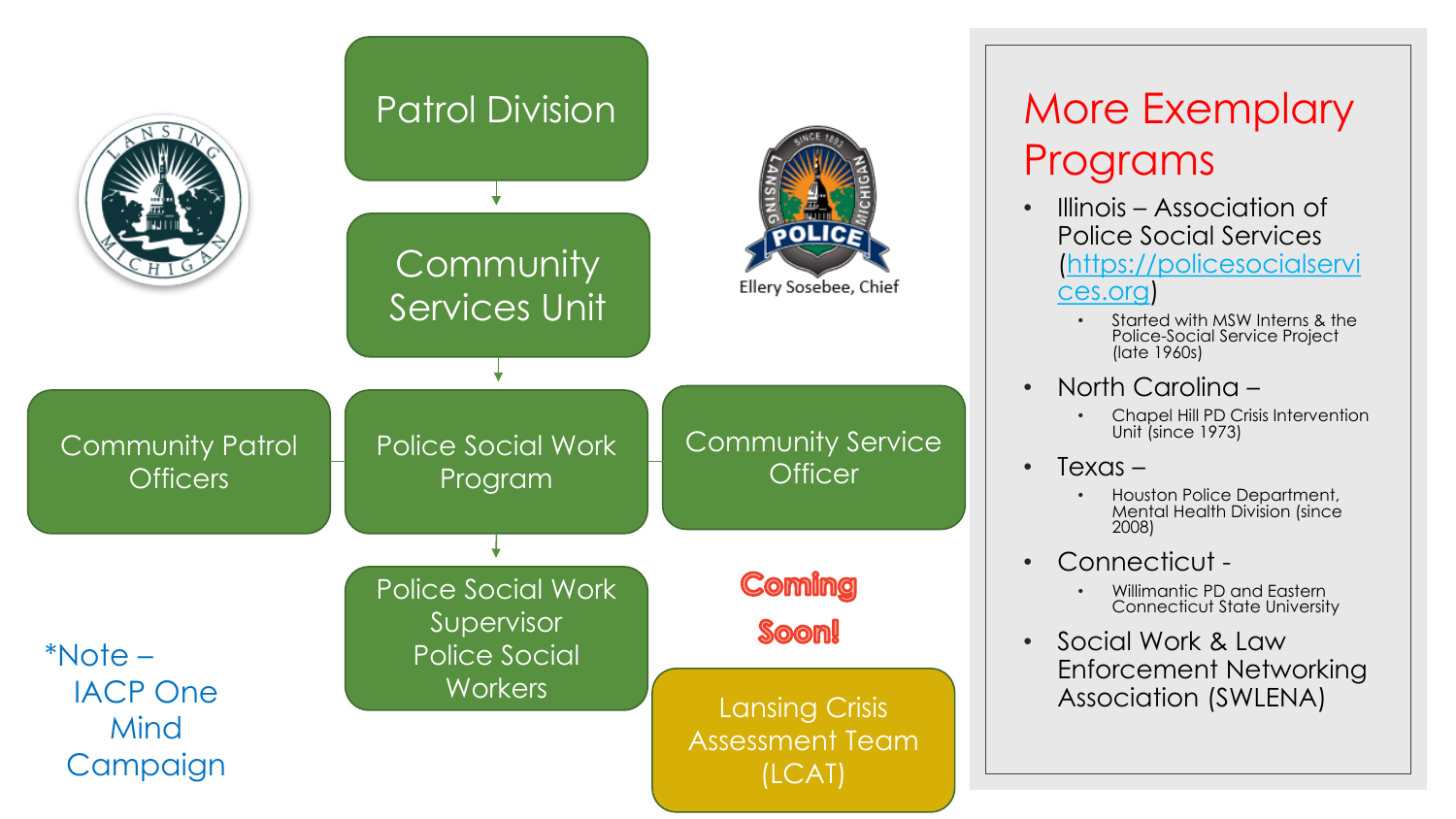# Integrating Social Workers Into Your Agency

- Things to Consider:
	- Where will the SW be assigned?
		- Embedded or contracted?
		- Unit assignment? Supervision?
	- Report writing/Case management
	- Confidentiality & Mandatory Reporting ◦ ROIs
	- Training & Equipment
	- Type of response
		- Referrals, on-scene?
	- Program evaluation & Data collection Lansing Police Deploy Social Worker, Lansing State Journal

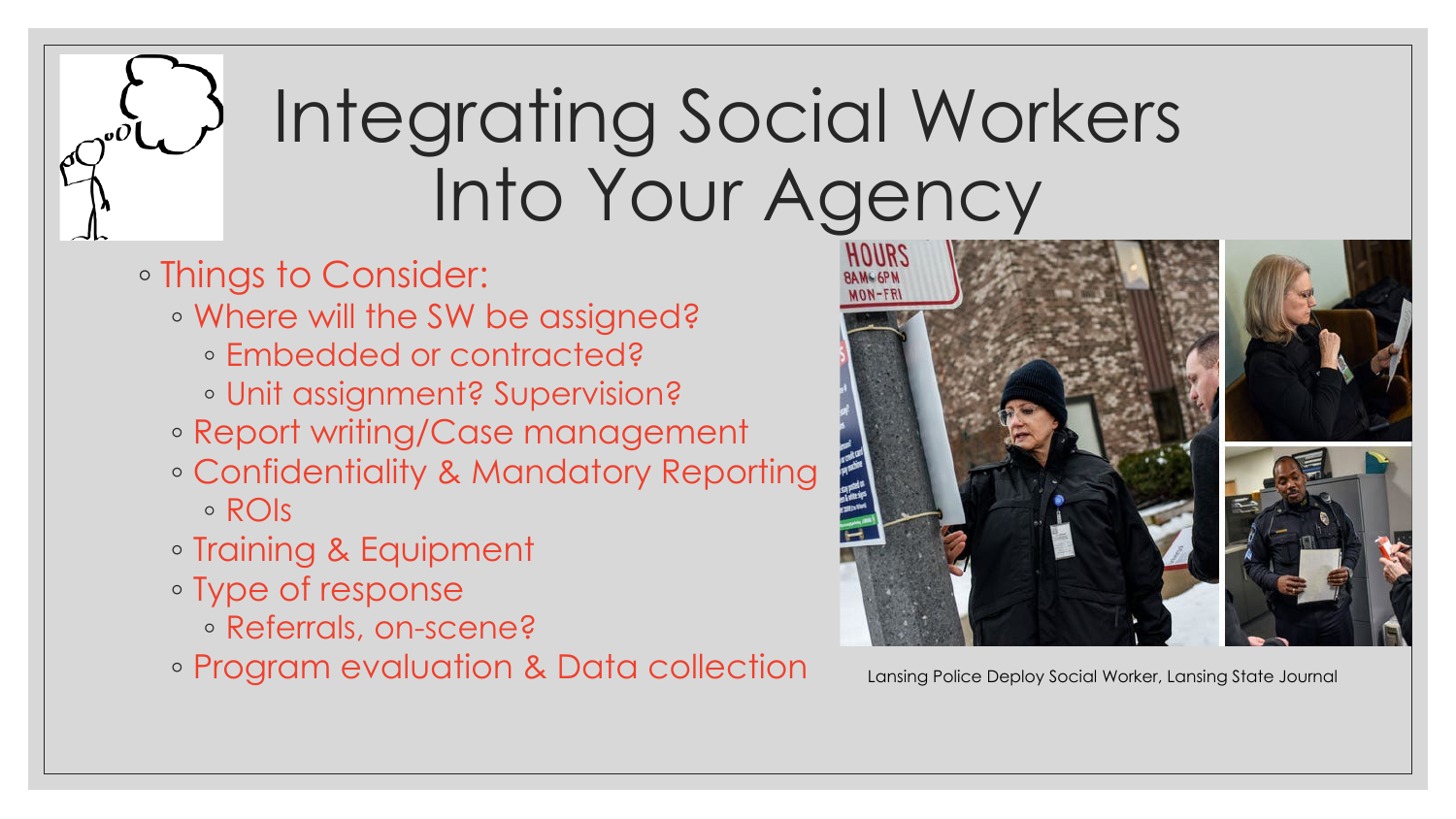

## A Tale of Two Cultures

#### **Law Enforcement**

- Varied education requirements\*
- 80/20 Rule
- "Justice is blind"
	- Crime prevention & enforcement
- Constitution & codified law, plus agency P&P
- Fair and impartial policing
	- Often a "one size fits all" approach

EDUCATION

TRAINING

PERSPECTIVE & FUNCTION

LEGAL/ETHICAL **GUIDELINES** 

VALUE SYSTEMS

#### **Social Work**

- Generally, undergraduate or graduate degree
- Field education
- Holistic, person-centered, strengths-based views
	- Well-being, support & empowerment
- NASW Code of Ethics
- Client/Consumer as expert
	- Meet client where they are

GOAL is the same – protect & serve the community!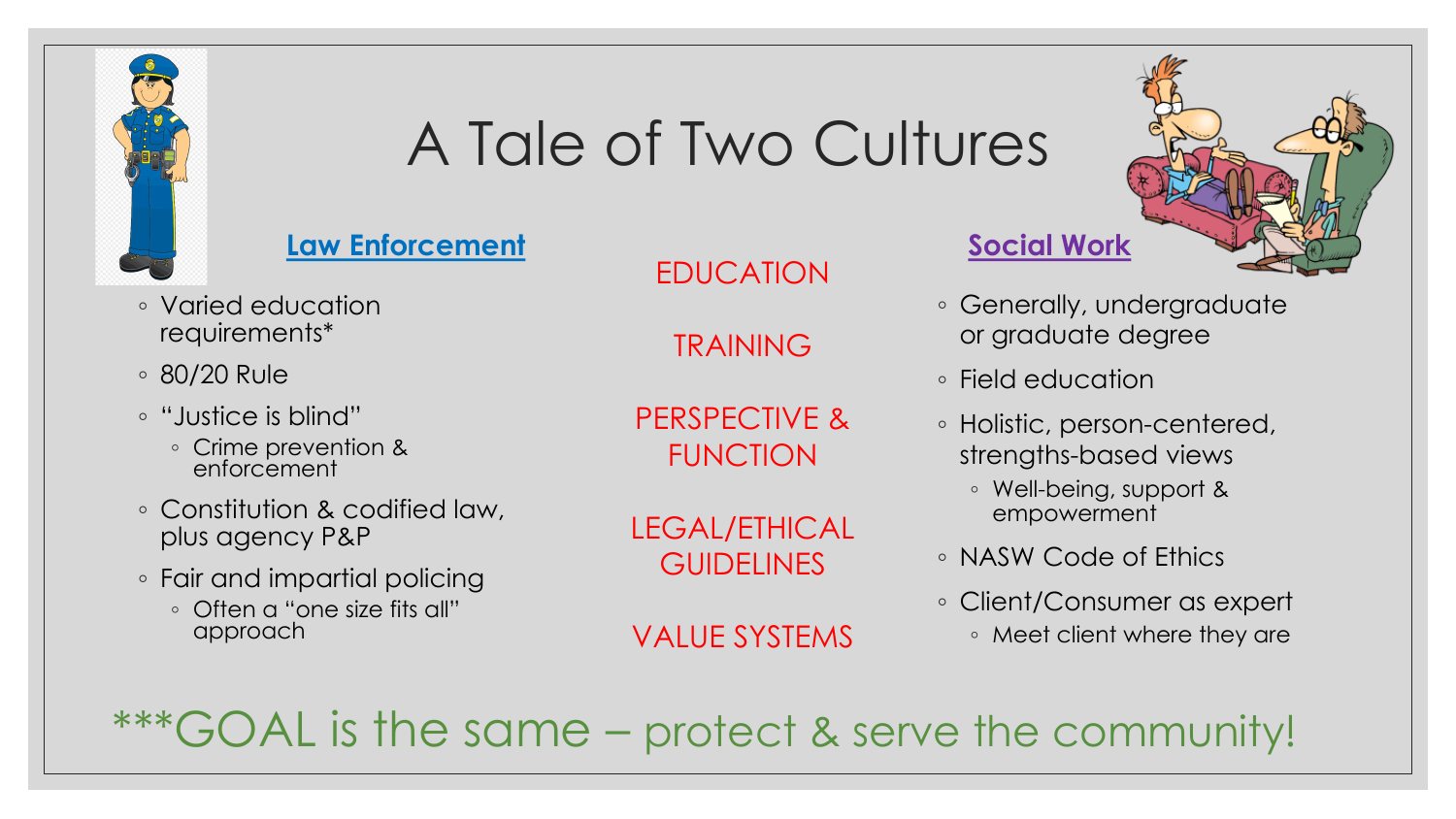## Collaboration is the key to success!

#### Desired Outcomes:

- \*Increased connection to resources
- \*Reduced repeat encounters with LEOs
- \*Minimized **Arrests**
- \*Reduced use of force

# PAIRING WITH CIT OFFICERS

- Co-Responder Models
	- Ex) LCAT
	- Ex) "iPad" Model with CMHA-CEI
	- Ex) Social Work interns (10 min audio link)
		- [https://www.ctpublic.org/news/state/2021-07-13/willimantic-pd-experiments-sending-](https://www.ctpublic.org/news/state/2021-07-13/willimantic-pd-experiments-sending-college-social-work-interns-on-calls) college-social-work-interns-on-calls
- Mobile Crisis Units
- Case Management Teams
- LEAD Programs

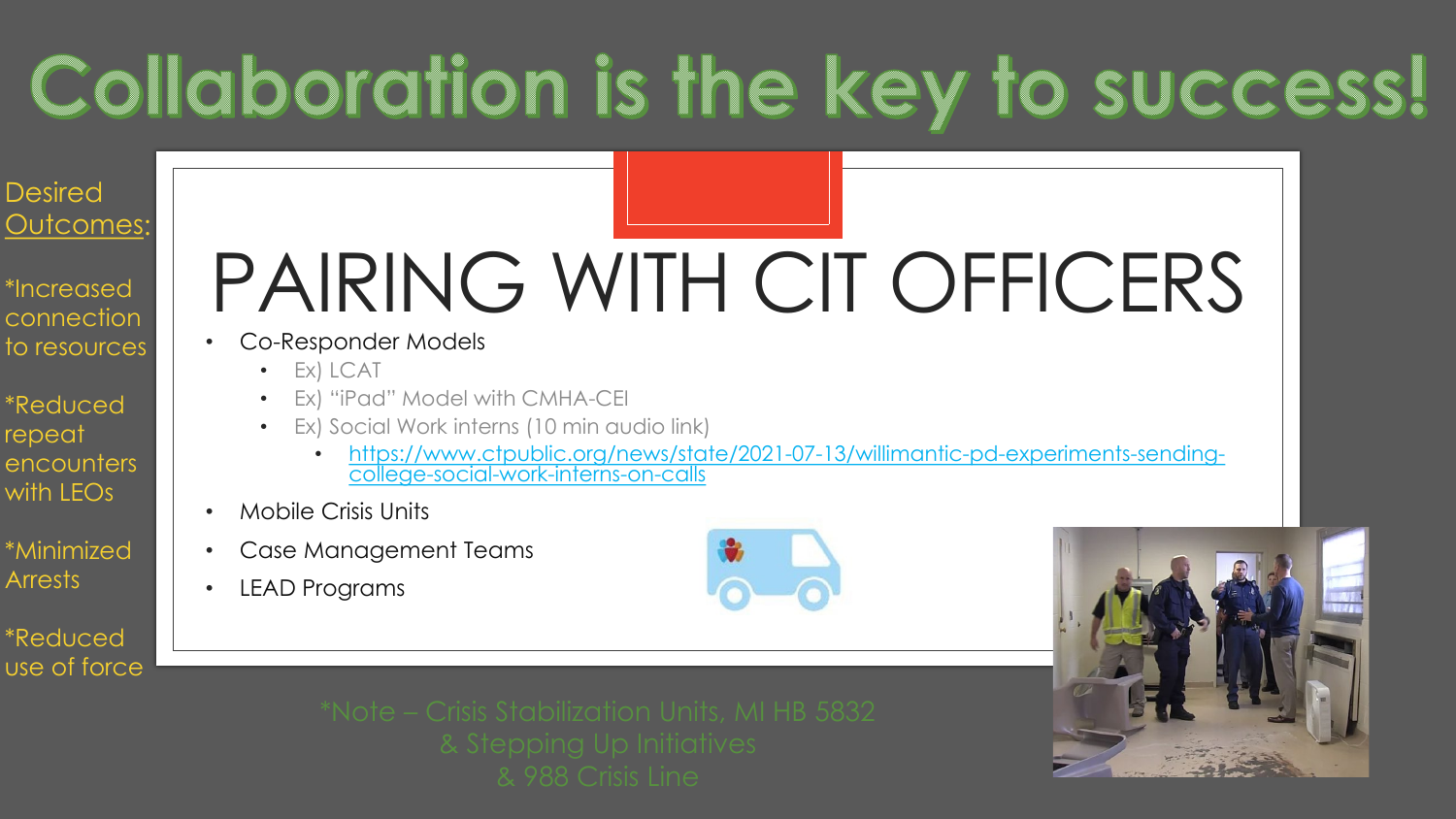# ◦Questions?



Visit us at: [www.tricountycit.com](http://www.tricountycit.com/) Like us on Facebook: Tri-County CIT **Jessica Martin**, LMSW

Email:

[Jessica.martin@lansingmi.](mailto:Jessica.martin@lansingmi.gov)

gov

Phone:

(517)483-6804